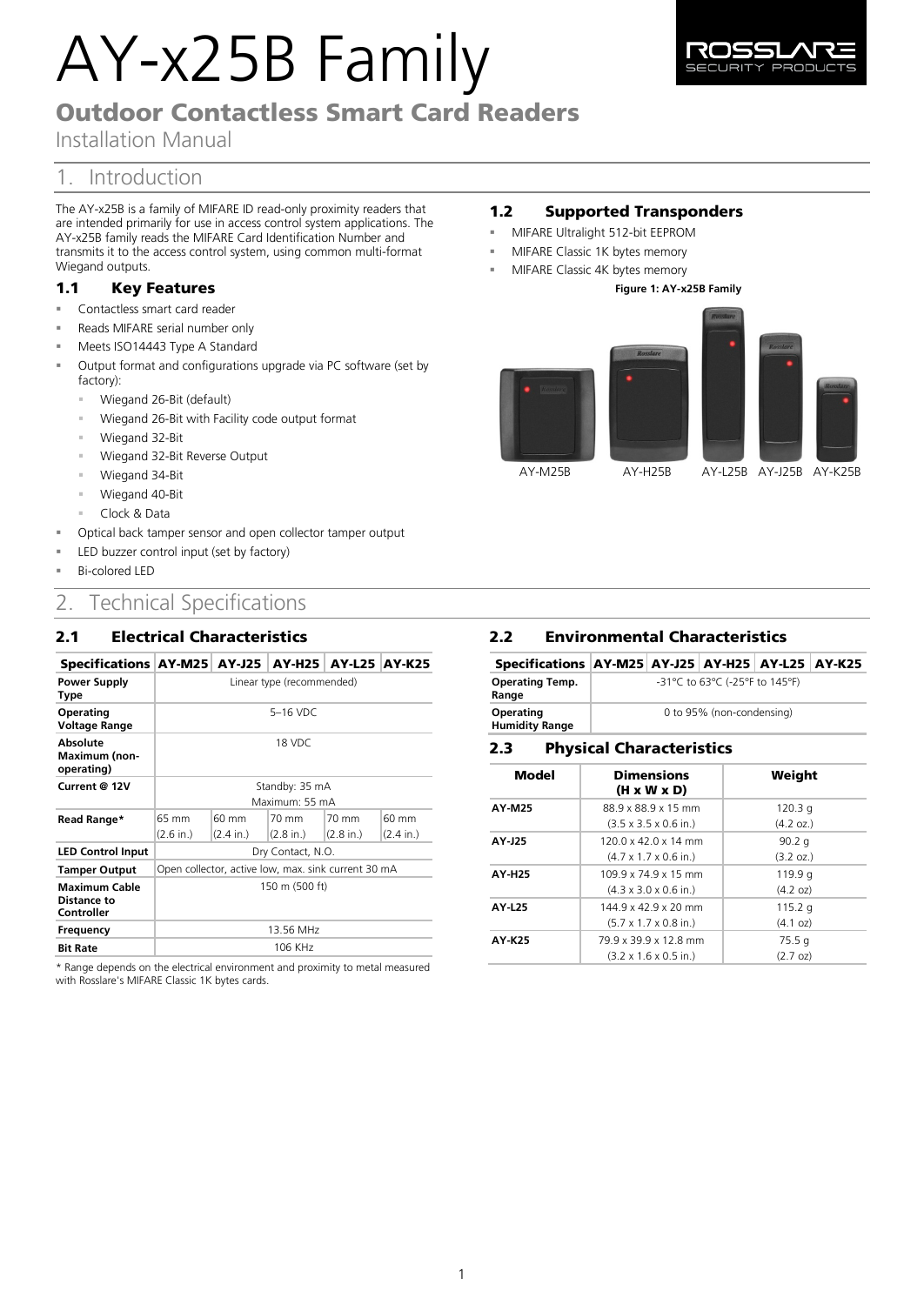# 3. Installation

Installation of an RFID reader adjacent to metallic surfaces might alter the reader's specifications. To diminish this interference, use a plastic spacer when mounting the reader. Note

## 3.1 Installation Kit

The installation kit consists of the following items to be used during the installation procedure:

- One mounting template
- Two pan head screws and wall plugs
- One L-shaped security screw tool
- One security screw

## 3.2 Mounting the AY-x25B Reader

Before mounting, you should determine the best location for the reader.

#### To mount the reader:

- 1. Peel off the back of the self-adhesive mounting label template and place it at the required mounting location.
- 2. Using the template as a guide, drill two holes (sizes indicated on the template) used for mounting the reader onto the surface,
- 3. Insert a suitable wall plug into each hole.
- 4. Drill a 10-mm (7/16") hole for the cable. If mounting on metal, place a grommet or electrical tape around the edge of the hole.
- 5. Wire the reader as described in Section [4](#page-1-0). A linear type power supply is recommended.

# <span id="page-1-0"></span>4. Wiring

The AY-x25B is supplied with a 6-conductor 46-cm (18") pigtail.

## To connect the reader to the controller:

- 1. Prepare the reader cable by cutting its jacket back about 3 cm (1¼") and strip the insulation from the wires about 1.2 cm (½").
- 2. Prepare the controller cable by cutting its jacket back 3 cm (1¼") and strip the insulation from the wires about 1.2 cm  $(\frac{1}{2})$ .
- <span id="page-1-2"></span>3. Splice the reader's pigtail wires to the corresponding controller wires (as indicated i[n Table 1\)](#page-1-2) and cover each joint with insulating tape.

| Table 1: Wiring |                    |  |  |  |
|-----------------|--------------------|--|--|--|
| Color           | Output             |  |  |  |
| Red             | 5-16 V DC          |  |  |  |
| <b>Black</b>    | Ground             |  |  |  |
| White           | Data 1/Clock       |  |  |  |
| Green           | Data 0/Data        |  |  |  |
| Brown           | LED/buzzer control |  |  |  |
| Purple          | Tamper             |  |  |  |

# 5. Operation Instructions

Once the reader is wired to a power supply and to the controller, you should test the reader.

### To test the reader:

1. Power up the reader.

The LED flashes green and the beeper sounds three times indicating that the reader is working properly. The LED returns to its idle state (red).

2. Present the appropriate type of proximity card to the reader. The LED momentarily flashes green and a short beep is emitted indicating that the card was read properly by the reader. The reader transmits the card's data to the controller. The controller checks the data. If it is valid, the LED changes momentarily to green and then returns to its idle state (red).

<span id="page-1-1"></span>6. Remove the reader's snap-off front cover to reveal the two screw holes (se[e Figure 2](#page-1-1) ).

#### **Figure 2: Removing the Top Cover**



7. Align the two holes of the reader with those drilled in the wall and firmly attach the reader to the wall with two screws, whose size is indicated on the template.

8. Relocate the front cover onto the reader.



4. If the tamper output is being utilized, connect the purple wire to the correct input on the controller.

The LED control may be configured by the factory to function either as a LED control or as buzzer control. When connecting the wire to "Ground" it will activate the function continuously, either continuous LED or continuous buzzer.

#### 5. Trim and cover all unused conductors.

- The individual wires from the reader are color-coded according the Wiegand standard. When using a separate power supply for the reader, this supply Note and that of the controller must have a common ground.
	- The reader's cable shield wire should be preferably attached to an earth ground, or a signal ground connection at the panel, or power supply end of the cable. This configuration is best for shielding the reader cable from external interference